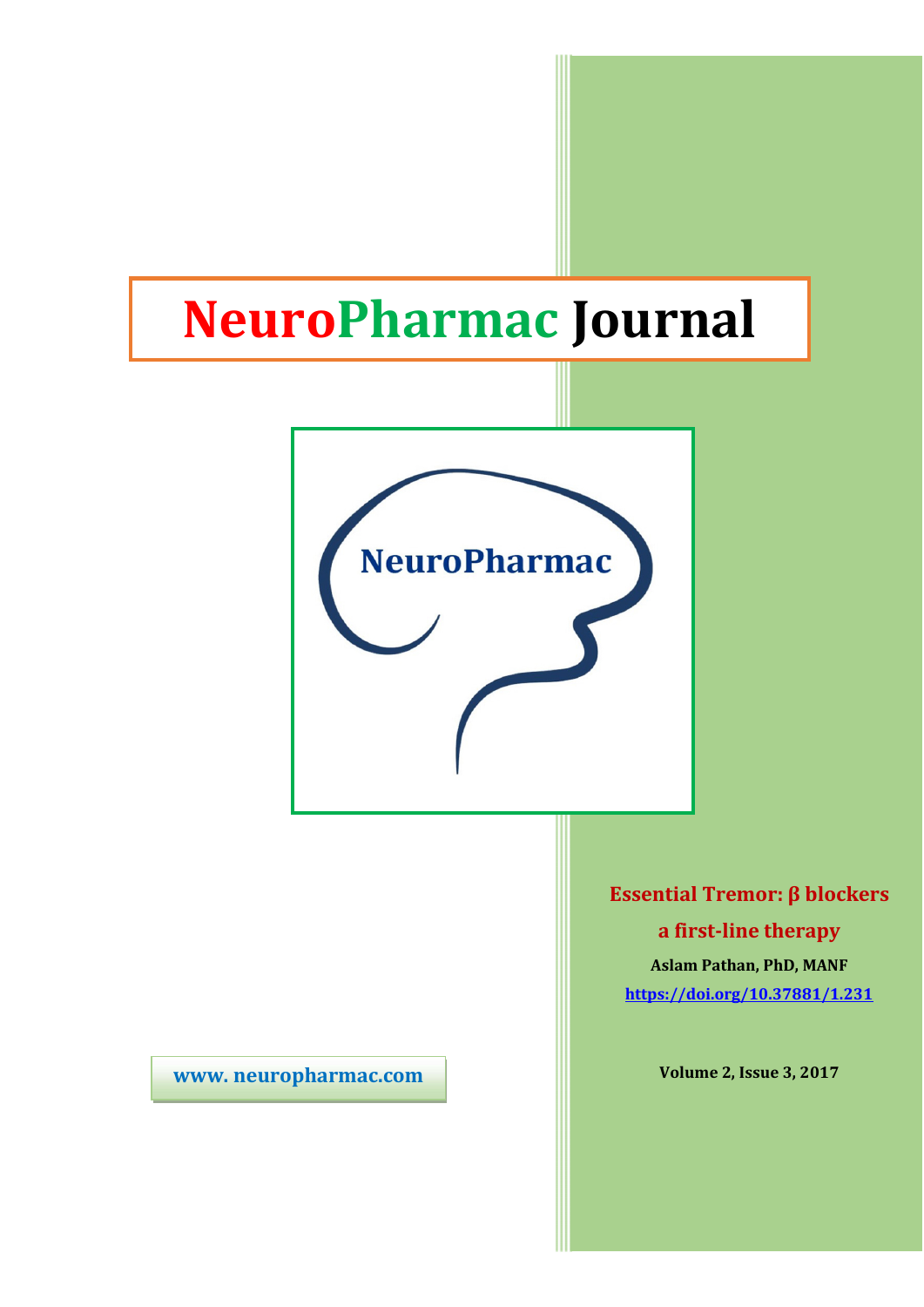

Journal homepage: www.neuropharmac.com Review

## Essential Tremor: β blockers a first-line therapy

Aslam Pathan

Department of Pharmacology, College of Medicine, Shaqra University, Shaqra-11961, Saudi Arabia https://doi.org/10.37881/1.231 https://orcid.org/0000-0002-6569-2306

## ABSTRACT

Essential tremor is one of the most common movement disorders in adults and can affect both children and adults. Tremor may also be present in other locations, commonly the neck or the vocal cords. Patients with additional neurologic symptoms are now categorized as "essential tremor plus." Additional clinical features associated with the condition include but are not limited to cognitive impairment, psychiatric disorders, and hearing loss. When treatment is needed, propranolol is considered a first-line treatment in the management of essential tremor.

## β blockers:

Propranolol is one of two recommended first-line therapies for essential tremor. Propranolol is given in divided doses, three times daily. Head tremor and voice tremor do not objectively respond to chronic propranolol therapy.<sup>1</sup>

Small studies indicate that long-acting propranolol is as effective as the short-acting formulation; patients with exposures to both prefer the ease of the longacting formulation.2,3 One year follow-up of patients taking propranolol showed a continued but sometimes reduced response to treatment; some patients needed dose increases.<sup>4</sup>

Propranolol is contraindicated in patients with bronchial asthma and allergic rhinitis; selective β blockers might be considered in these cases. The American Academy of Neurology guidelines recommends the selective β blocker atenolol (100 mg daily) as "probably effective."<sup>5</sup>

Propranolol should be used with caution in patients with diabetes mellitus, as the adrenergic signs and symptoms of hypoglycemia can be masked. In the absence of contraindications, patients with stable heart failure due to left ventricular systolic dysfunction may take propranolol.<sup>6</sup>

Patients who do not respond to propranolol do not respond to other β receptor blocking drugs. If a patient cannot take propranolol for some reason but could take an alternate non-selective β receptor blocker, three other non-selective β blockers have indications for use as second-line therapy. One multicenter crossover trial (n=145 completed study) reported that the response of tremor to arotinolol was significantly better than that to propranolol (30 mg daily arotinolol v 160 mg daily propranolol; P=0.002) on motor task assessment.<sup>7</sup> A randomized, double-blind, placebo-controlled trial in 24 patients found that sotalol (80 mg twice daily) was significantly better than placebo for the treatment of essential tremor (P<0.01); its effects were not compared directly with a response to propranolol.<sup>8</sup> Nadolol was compared with placebo in a 10 person double-blind crossover trial and shown to have efficacy at 120 mg and 240 mg daily dose. The higher dose had no additional benefit.<sup>9</sup>

## Guidelines:

At the time of this review, the American Academy of Neurology had produced guidelines for the management of essential tremor. The Quality